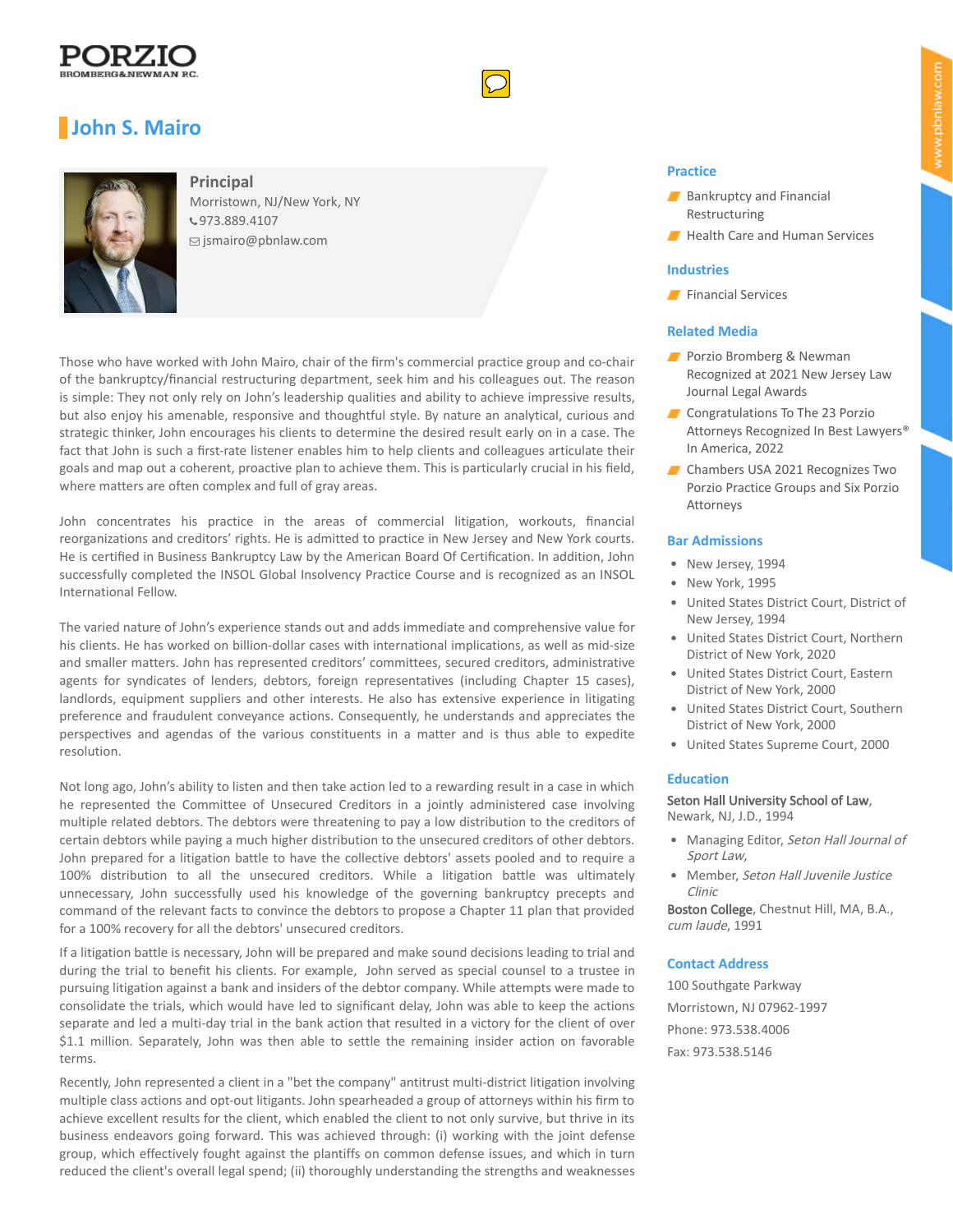of the client's case; (iii) resolving litigations at opportune times with the various plantiff groups and opt-outs to reach excellent settlement terms; and (iv) skillfully working with insurance carriers to obtain support for funding legal costs and settlements.

John was awarded a certificate by the United States Bankruptcy Court for the District of New Jersey in recognition of and appreciation for his Pro Bono Service. Recently, the U.S. Bankruptcy Court in New Jersey appointed John to its roster of mediators.

Outside the firm, John, who is a former high school and college soccer player, enjoys cheering for his children's teams.

### **Prior Relevant Experience**

- Clifford Chance U.S. LLP, New York, New York, Counsel, 2003; Associate, 2000–2003.
- Riker, Danzig, Scherer, Hyland & Perretti LLP, Associate, 1995–2000.
- Honorable Rosemary Gambardella, Chief Bankruptcy Judge for the District of New Jersey, Law Clerk, 1994–1995; Legal Intern, 1992–1993.

### **Opinions, Decisions and Cases**

- Schahin II Finance Company Limited (New York): Represented Foreign Representative of Chapter 15 Debtor, which was subject to a Cayman Islands scheme of arrangement. The restructuring involved \$750 million in notes and implemented a \$15 million rescue financing facility to fund ongoing maintenance of the collateral, avoid a fire sale, and give creditors a better return. The scheme was recognized under Chapter 15 and granted full force and effect in the US, including the scheme's releases. This was one of the first instances a Cayman Islands scheme of arrangement was employed to obtain rescue financing.
- Good Samaritan Lutheran Health Care Center (New York): Representing lender regarding its prepetition loan and post petition DIP loan. Debtors own 120 bed skilled nursing facility and 60 bed adult home. A proposed sale is contemplated that would pay the bank in full.
- Somerset Hills School/Residential Treatment Center (New Jersey): Represented Chapter 11 debtor that serves behaviorally classified children grades K-12 from various school districts. Successfully confirmed a Chapter 11 Plan that: (a) resolved contentious litigation, including claims of the bank and Pension Benefit Guaranty Corporation; and (b) incorporated a sale to a larger school operator which effectively enabled the school to continue operating and preserve jobs for employees while also serving the school's students and the various sending districts throughout New Jersey.
- Global Protection (New Jersey): Represented trustee in a four-day trial against a bank. Resulted in 52-page opinion in favor of trustee for over \$1.1 million.
- C. Wonder, LLC, et. al (New Jersey): Represented unsecured creditors' committee of a specialty retailer that designs and markets women's clothing, accessories and select home goods under the C. Wonder brand (founded by billionaire J. Christopher Burch, ex-husband of Tory Burch). Successfully negotiated and participated in the sale of the business, leases and intellectual property. Among other things, negotiated a modification of the terms of the sale agreement, whereby J. Christopher Burch agreed to subordinate approximately \$42 million of outstanding liabilities to the payment of general unsecured creditors.
- Kior (Delaware): Represented landlord of biofuel company. Successfully negotiated a lease assumption agreement which called for a significant cure payment and favorable lease modifications, including the funding of a large security deposit.
- Zayat Stables, LLC (New Jersey): Represented unsecured creditors' committee in a successful reorganization of the debtor which resulted in confirmation of a Chapter 11 plan that provided for 100% recovery for general unsecured creditors. The reorganization enabled the business to continue and later own and breed the 2015 Triple Crown Winner, American Pharoah.
- U.S. Eagle, et. al (New Jersey): Represented unsecured creditors' committee involving debtors with three business units: sale and rental of traffic control related equipment; design and distribution of golf course maintenance products; and ownership of commercial real estate. Negotiated Chapter 11 plan that provided for a 100% recovery plus interest for general unsecured creditors and a release of avoidance actions against general unsecured creditors.
- Derecktor, Inc. (New York): Represented State of Alaska in Chapter 11 proceeding of a ship builder. Successfully obtained stay relief and negotiated a settlement agreement concerning Alaska's claims relating to 2 ships built by the debtor for Alaska.
- Innovation Fuels, Inc. (New Jersey): Represented a secured creditor fund in Chapter 7 proceeding of debtors who were in business of refining and selling biodiesel fuel. Successfully pursued a setoff motion to obtain all funds held in debtors' deposit accounts. Defended secured creditor fund and certain former directors/officers in lawsuit brought by trustee asserting claims for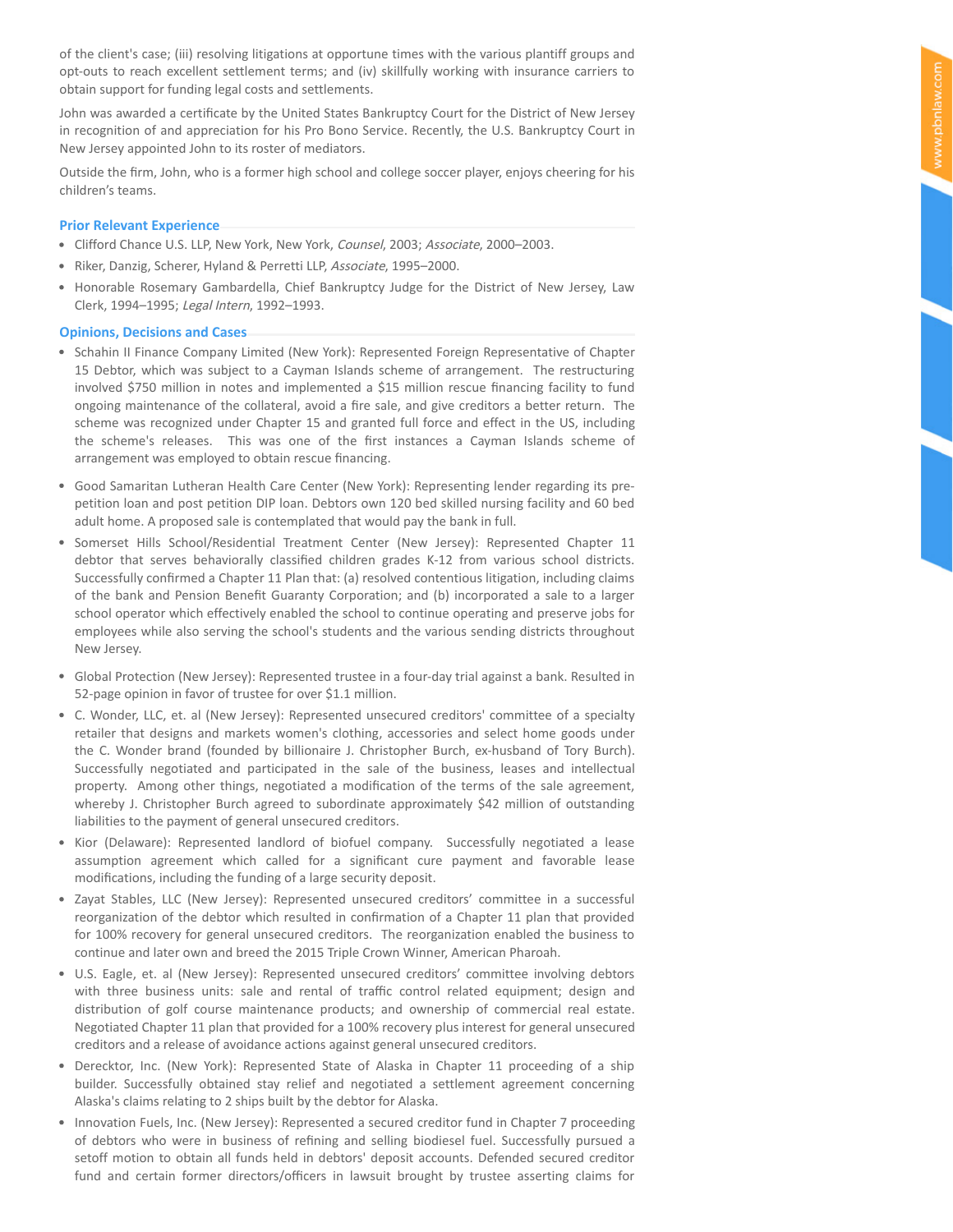- Handy Hardware (Delaware): Represented substantial unsecured creditor and successfully negotiated settlement agreement providing for allowance of \$2.2 million claim and dismissal of \$1.1 million preference complaint.
- Nader Homes, Inc./George Nader (New Jersey): Represented judgment creditors in filing an involuntary petition against the corporate entity and pursuing a nondischargeability claim against the individual owner. Defeated an attempt to have the corporate debtor's case dismissed. Successfully obtained a nondischargeability judgment for nearly a half-million dollars against the individual debtor for fraud after a two-day trial involving six witnesses. The nondischargeability judgment was appealed to the District Court for the District of New Jersey and was affirmed.
- MF Global Inc. (New York): Represented commodities futures customer in filing objection to bulk transfer motion and was successful in assisting client obtain over 72% of its equity account claim within two months from the start of the liquidation proceeding.
- Nebraska Meat (New Jersey): Represented lender in exercising remedies which led to liquidation of collateral and obtaining \$15 million judgment against borrower and guarantors.
- Peninsula Hospital Center (New York): Represented ventilator supplier to debtor hospital. Negotiated a favorable lease agreement and obtained court approval of lease agreement.
- 20 Bayard LLC (New York): Represented Chapter 11 debtor of a condominium building and successfully confirmed a joint Chapter 11 plan with the lender.
- Jersey Window (New Jersey): Represented equipment supplier in successfully pursuing a replevin action and negotiating favorable settlement agreement.
- Blockbuster (New York): Assisted landlord in navigating through Chapter 11 and having lease assumed.
- Arthur Groom & Company (New Jersey): Represented equipment supplier and successfully negotiated secured claim payout under Chapter 11 plan.
- Lehman Brothers Inc. (New York): Represented non-debtor counterparty to terminated swap agreement. Successfully negotiated agreement fixing claim amount against the debtors and thereafter negotiated a claim purchase agreement with a third party which provided for a significant distribution to the client in exchange for its claims.
- Moulin Holdings (New Jersey): Represented foreign liquidator in New Jersey federal court litigation involving collection of a promissory note and breach of contract disputes. After extensive discovery, including depositions in Hong Kong, achieved a significant seven-figure settlement for the liquidator.
- General Motors (New York): Represented foreign critical trade vendor of the debtors. Successfully negotiated a trade agreement, which provided for full payment of vendor's multimillion dollar prepetition claim, plus assumption of critical trade vendor contracts.
- Finlay Fine Jewelry (New York): Represented landlord of two stores. After filing motion to compel payment of postpetition rent, successfully negotiated immediate payment of postpetition claim and rejection of lease.
- Motor Coach Industries (Delaware): Represented critical trade vendor in Chapter 11 case of major bus manufacturer. Successfully negotiated a trade agreement, which provided for full payment of vendor's multi-million dollar prepetition claim, plus assumption of critical trade vendor's contract as modified.
- United Healthcare Children's Hospital (New Jersey): Represented unsecured creditors' committee and achieved a significant return from the liquidation of the hospital.
- New Jersey Affordable Homes Corp. (New Jersey): Represented secured creditors whose collateral was sold through the bankruptcy proceedings for a substantial amount.
- Enron Corp. Commercial Paper Litigation (New York): Represented foreign financial institution in defense of multi-million dollar preference and fraudulent conveyance litigation brought by Enron. Successfully negotiated a settlement which released client in exchange for a payment that was significantly less than the settlement payments made by other similarly situated defendants.
- MIIX Group (Delaware): Represented landlord and successfully negotiated modification of lease and payment of cure amount, which included attorney fees.
- Globalnet International (New York): Represented equipment supplier and successfully negotiated a consent order which provided for substantial payments to the client.
- Hayes Lemmerz (Delaware): Represented administrative agent for a syndicate of lenders. Negotiated a reorganization plan which provided for a substantial dividend to the lenders, as well as third party releases in favor of the lenders.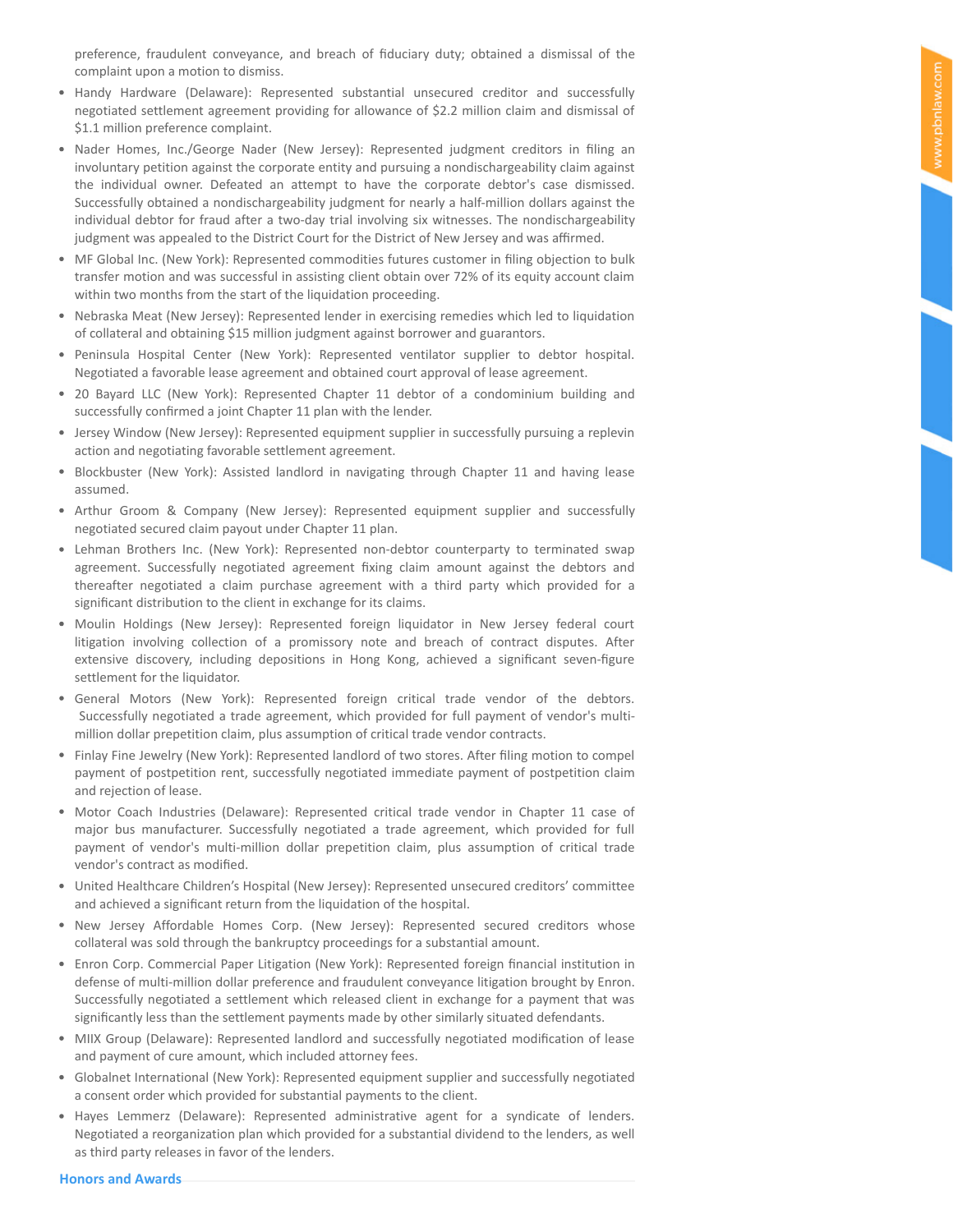No aspect of this advertisement has been approved by the Supreme Court of New Jersey. Prior results do not guarantee a similar outcome.

- Best Lawyers in America, Newark Area Lawyer of the Year, Litigation/Bankruptcy, 2020 Edition; Bankruptcy and Creditor Debtor Rights / Insolvency and Reorganization Law, 2014 - 2022; Litigation - Bankruptcy, 2013 - 2022; Commercial Litigation, 2021-2022. A description of the selection process can be found here[.](https://www.bestlawyers.com/methodology)
- Chambers USA America's Leading Lawyers for Business, Bankruptcy/Restructuring, 2016-2021. A description of the selection methodology can be found here[.](https://chambers.com/about-us/methodology)
- New Jersey Super Lawyers Top 100, 2016 2021; Super Lawyers Business Edition, Bankruptcy & Creditor/Debtor Rights, 2011; New Jersey Super Lawyers, Bankruptcy - Business, 2010 - 2013, 2015 - 2021; New Jersey Super Lawyers, "Rising Stars," 2009. A description of the selection process can be found here[.](https://www.superlawyers.com/about/selection_process.html)
- Martindale-Hubbell Law Directory, AV Rating (highest rating). A description of the selection process can be found [here](https://www.martindale.com/ratings-and-reviews/).
- Recognized for Pro Bono Service by the United States Bankruptcy Court for the District of New Jersey, 2010.

## **Organizations/Memberships**

- Committee Member, INSOL Insolvency Practitioners Group (IPG)
- **Member, Lawyers Advisory Committee of the Bankruptcy Court for the District of New Jersey**
- **Membership Chair, Executive Committee, INSOL International Insolvency Practitioners Group**
- Fellow, INSOL International
- 2025 TaskForce Member, INSOL International
- American Board of Certification, Business Bankruptcy Law
- **Standards Committee for American Board of Certification (Business Bankruptcy), 2009-2011**
- Bankruptcy Inn of Court, Master
- American Bankruptcy Institute
- New Jersey Turnaround Management Association
- New Jersey State Bar Association
- The Association of the Bar of the City of New York

## **Publications**

- Co-Author, " [United States Small Business Reorganization Act: Timely Legislation Makes Chapter](https://pbnlaw.com/media/1191231/PBN-INSOL-Article-Print.pdf) 11 More Attractive For Small Business," INSOL, May 29, 2020.
- Co-Author, "Bankruptcy Court Blocks Alleged Abuse Survivors From Pursuing \$35 Million Archdiocese Transfers," Statement of Affairs, Porzio Bankruptcy Wire, Summer 2013.
- "Chapter 9 Bankruptcies: Prompting Legislatures to Protect Municipal Bondholders," Global Reference Guide: Bankruptcy & Restructuring, Financier Worldwide, 2012.
- "Ocean Place: Hotel Revenues are Personal Property—not 'rents.'" Commercial Law World, Commercial Law League of America, Vol 29, Issue 4, September/October 2011.
- Co-Author, "Dismissed Involuntary Petition Filed in Bad Faith Subjects Creditor Firm to Sanctions," ABI Ethics Committee Newsletter, October 2010.
- "Lenders Beware: Preservation of Credit Bid Rights Not Required Under Chapter 11 Plans," New Jersey Law Journal, June 2010.
- "Secured Creditor's Right to Credit Bid May Be at Risk," New Jersey Law Journal, January 2010.
- "Preference and Fraudulent Conveyance Litigation: a Primer and Some Recent Case Law Developments in the Second (New York) and Third (Delaware) Circuits Regarding Defences," Bankruptcy & Corporate Restructuring - Options for Troubled Enterprises, Chapter 4, Financier Worldwide E-Book, 2009.
- Co-Author, "US Bankruptcy Roundtable," Financier Worldwide, September 2009.
- Co-Author, "Fleming: Executory Contract Assignment Not Approved When Proposed Assignee Could Not Comply with a Term Deemed Integral to the Bargained-for Exchange," ABI Bankruptcy Litigation Committee Newsletter, November 2007.
- Co-Author, "Pre-Plan Settlements Post-Iridium: Priority Scheme Will Be Most Important Factor, ABI Bankruptcy Litigation Committee Newsletter, May 2007.
- Author, "Recent 'Free and Clear' Decisions Should Encourage Buyers and Make Nervous Those with 'An Interest' in the Assets," New Jersey Bankruptcy Bench-Bar Seminar Publication, April 2005.